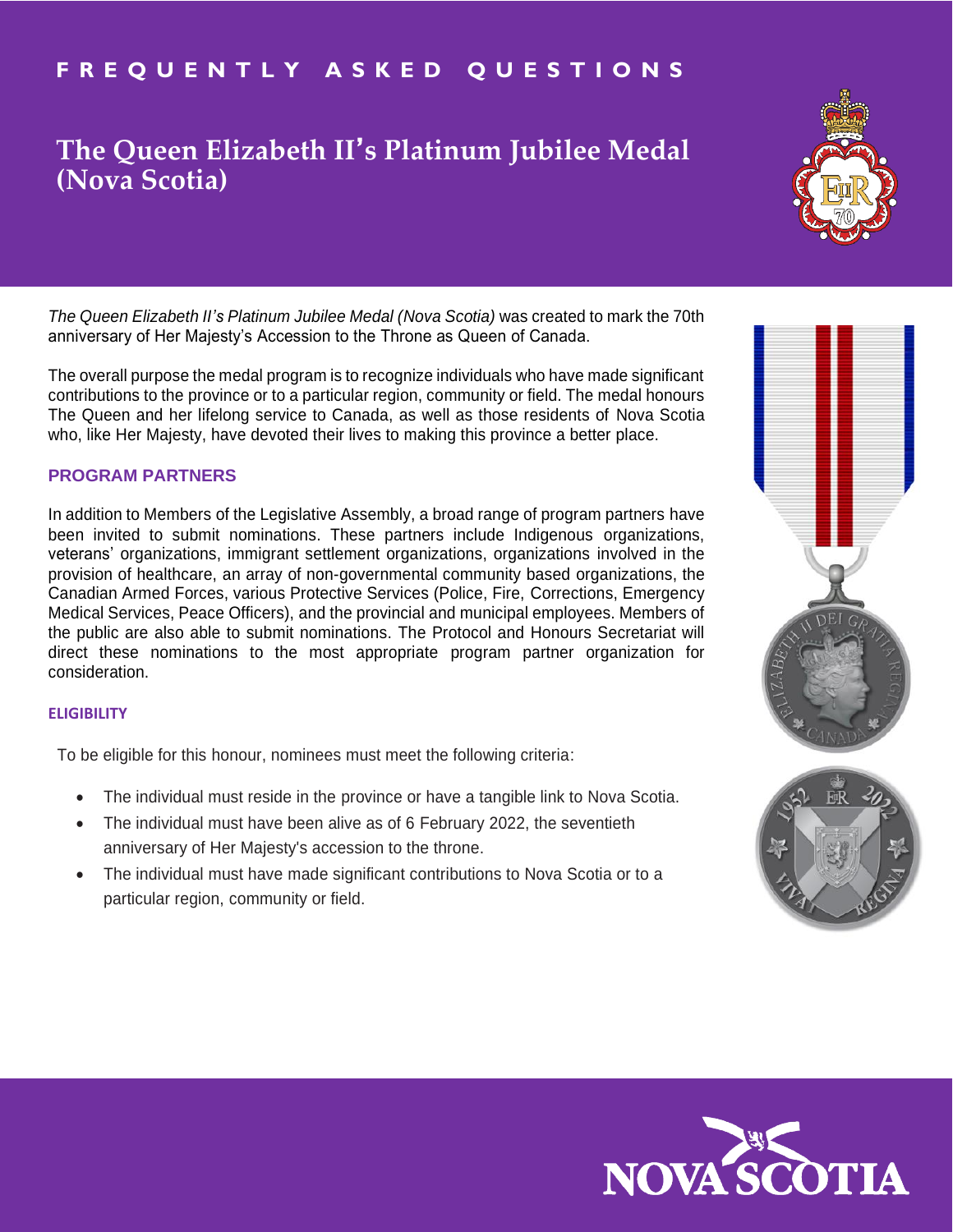## **GUIDELINES FOR THE SELECTION OF RECIPIENTS**

The following guidelines have been developed to provide guidance in selecting deserving candidates:

- The awarding of the medal should focus on the achievements of persons who have helped to build the Nova Scotia of today, including seniors, volunteers, veterans, and youth;
- A focus of the program is also to recognizing the contributions and services rendered by individuals throughout the COVID-19 Pandemic;
- Through their achievements and sustained contribution, the candidates have distinguished themselves from others volunteering in/employed in the same field;
- Recipients should be highly respected individuals within their community. The recipients' names will be part of the public record;
- Nominees should be inclusive and reflect the demographics of their region or community;
- The medal is to be awarded to individuals only, not to groups or couples;
- Self-nominations are not permitted.

## **WHY IS THE QUEEN ELIZABETH II'S PLATINUM JUBILEE MEDAL BEING CREATED?**

A new commemorative medal has been created to mark the 70<sup>th</sup> anniversary of Her Majesty Queen Elizabeth II's accession to the Throne as Queen of Canada. The Queen Elizabeth II's Platinum Jubilee Medal will be a tangible way for Nova Scotia to honour Her Majesty's service to Canada.

The Medal program will be part of the Platinum Jubilee year celebrations, organized by the Government of Nova Scotia. Permission has been sought from the Government of Canada to have the Medal included in the Order of Precedence, along with the other commemorative medals in the honours system.

#### **WHY ARE COMMEMORATIVE MEDALS ESTABLISHED ?**

Commemorative medals are established to mark special anniversaries or occasions. They are typically awarded to recognize contributions made by Canadians from a broad spectrum of society.

Other commemorative medals include the Canadian Centennial Medal (1967); the Queen Elizabeth II's Silver Jubilee Medal (1977); the 125<sup>th</sup> Anniversary of the Confederation of Canada Medal (1992); the Queen Elizabeth II's Golden Jubilee Medal (2002); and the Queen Elizabeth II's Diamond Jubilee Medal (2012).

Provinces have previously created commemorative medals, notably the Alberta Centennial Medal and the Saskatchewan Centennial Medal (both in 2005), which were officially recognized by the Government of Canada and authorized for wear with other official honours.

For more information, please visit<https://novascotia.ca/jubileemedal>

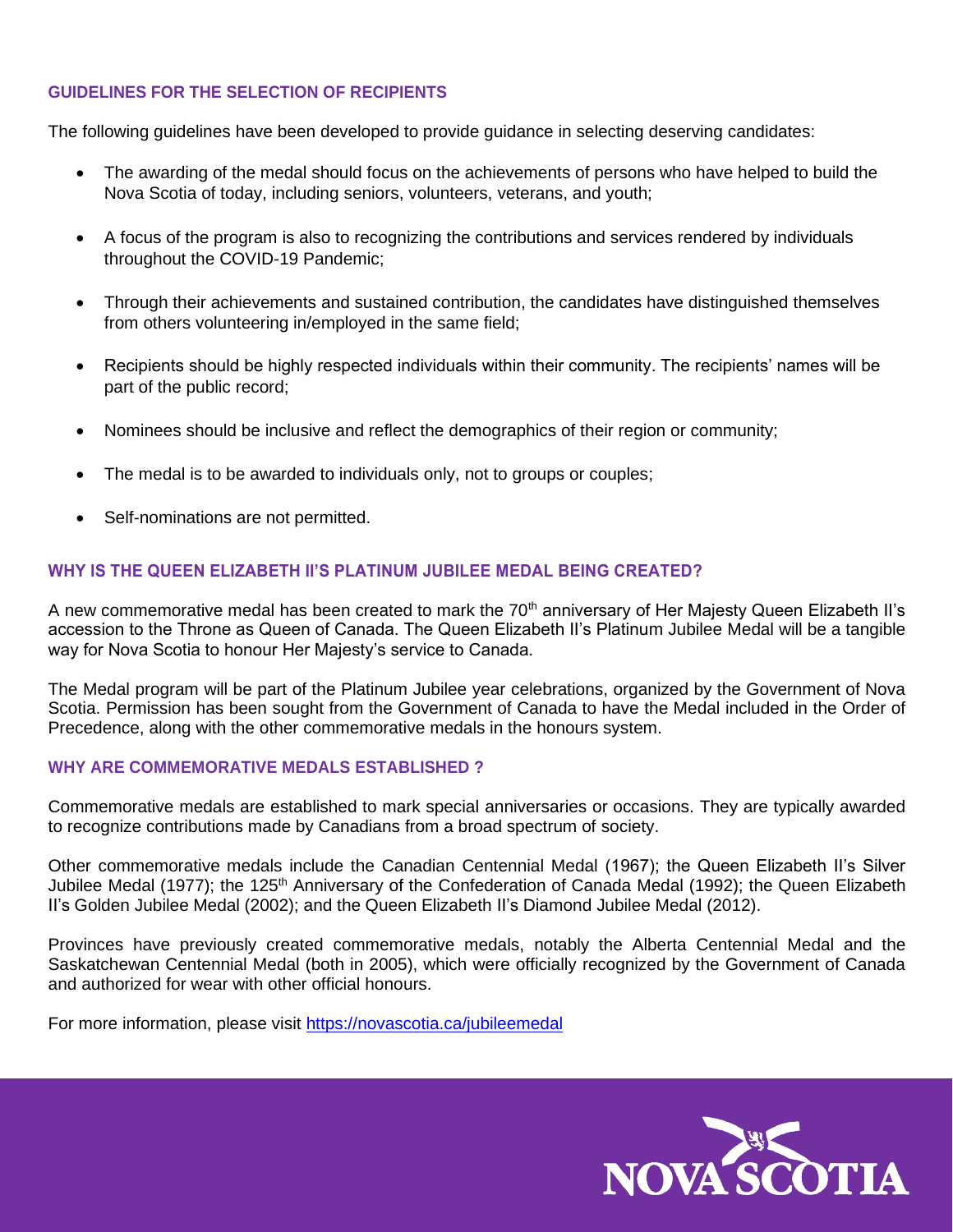## **WHO IS ADMINISTERING THE PROGRAM?**

The program is being administered by the Department of Intergovernmental Affairs, Protocol and Honours Secretariat in partnership with the Office of the Lieutenant Governor.

## **WHAT WILL THE PLATINUM JUBILEE MEDAL LOOK LIKE?**

The design of the medal was released by the Lieutenant Governor on June 2, 2022 after approval for the use of the effigy and Royal Symbols given by Her Majesty The Queen.

The obverse (front) of the medal, displays a Crowned effigy of Her Majesty Queen Elizabeth II with her Canadian Style and title, along with two natural maple leaves. This effigy was designed by renowned heraldic artist, Cathy Bursey-Sabourin, Fraser Herald of the Canadian Heraldic Authority, which is part of the Office of the Secretary to the Governor General.

The reverse (back) displays the shield of arms of Nova Scotia, surmounted by The Queen's Royal Cypher and the dates of the reign being celebrated, "1952"-"2022", separated by a pair of Mayflowers (the provincial flower and shape of the Order of Nova Scotia), with the phrase "VIVAT REGINA" at the base, which means "Long Live The Queen."

The ribbon is based on the next permutation in the alternating colours used for the Coronation and Jubilee Medals issued throughout The Queen's reign. Blue and White are the Provincial colours as taken from the flag, while Red and White are the national colours of Canada, as taken from the National Flag and Royal Arms of Canada. The colour white also doubles as a representation of platinum, and the medal commemorates the Platinum Jubilee. The ribbon and reverse of the medal were collaboratively designed by Dr. Christopher McCreery, Private Secretary to the Lieutenant Governor, and Lieutenant-Colonel Carl Gauthier, from the Directorate of Honours and Recognition of the Department of National Defence.

The medal is being struck by Guthrie Woods Ltd. of Ottawa, while the ribbon is being made by Toy, Kenning & Spencer of England.

## **IS NOVA SCOTIA THE ONLY JURISDICITON THAT WILL HAVE A PLATINUM JUBILEE MEDAL PROGRAM?**

NO: The United Kingdom has already begun to roll out their Platinum Jubilee Medal Program and a number of The Queen's other realms have also instituted a medal program for 2022.

## **WILL OTHER PROVINECS HAVE A PLATINUM JUBILEE MEDAL PROGRAM?**

YES: Nova Scotia has been working closely with a number of other jurisdictions to assist them in establishing a medal program based on what we have established in this province.

## **HOW WAS THE NUMBER OF 5,000 RECIPIENTS ARRIVED AT?**

It was decided to proceed with 5,000 recipients based on the number of Nova Scotians recognized in the 2012 Diamond Jubilee Medal Program. At that time, 3,800 residents of Nova Scotia were awarded medals. The number 5,000 accounts for population growth and also the desire to recognize a large number of people who have made significant contributions throughout the COVID-19 pandemic.

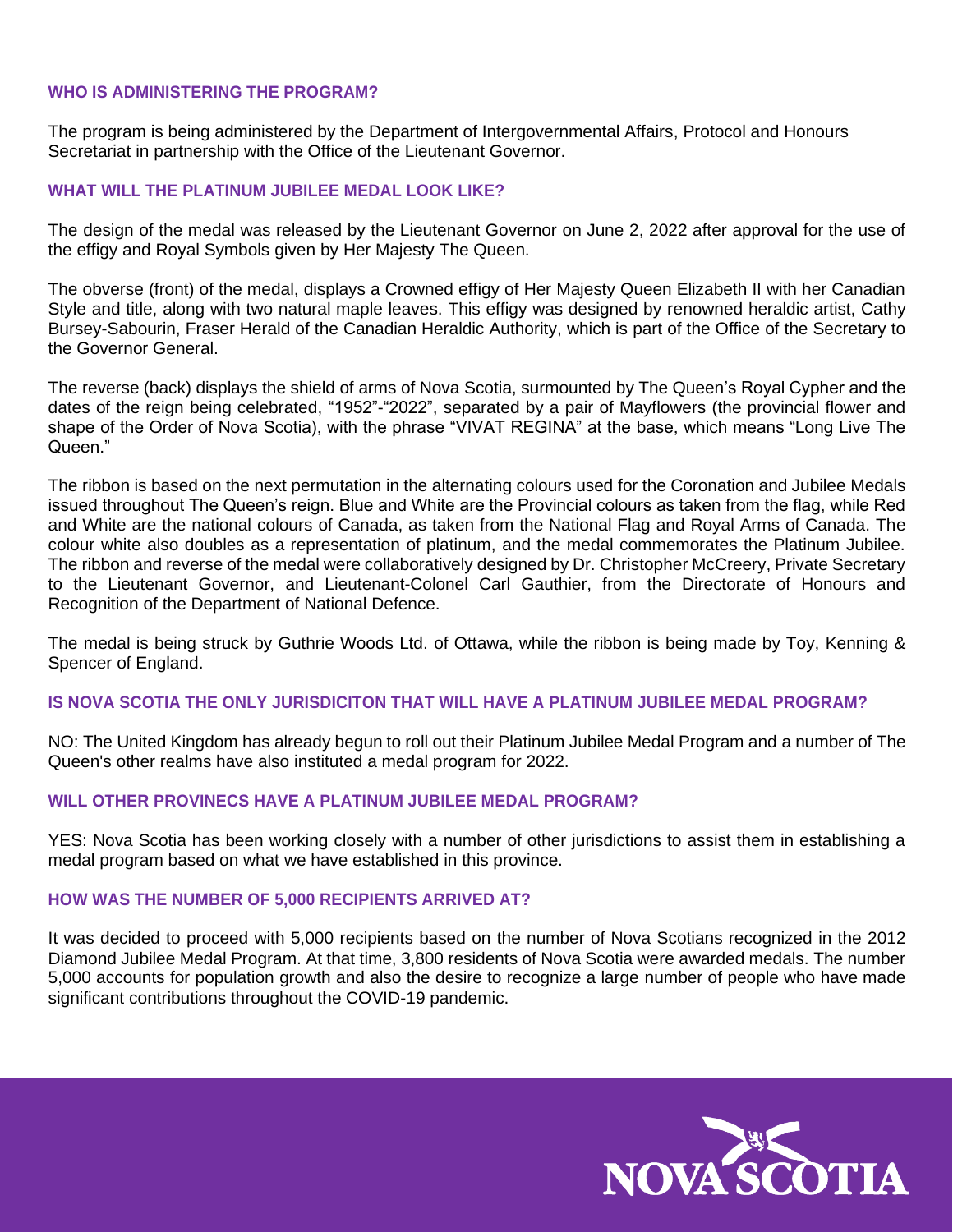#### **WILL MEMBERS OF THE PUBLIC BE ABLE TO MAKE NOMINATIONS?**

YES: Members of the public will be able to nominate people via their MLA or other program partners. Program partners will begin to be contacted to participate beginning on June 2, 2022.

## **WILL PEOPLE FROM OUTSIDE NOVA SCOTIA BE ABLE TO RECEIVE THE MEDAL?**

While there is no residency or citizenship requirement to receive the medal, anyone being nominated for the medal must have a direct connection to the province and must have made a significant contribution to the province.

As with the Order of Nova Scotia, a number of non-residents with strong Nova Scotia ties have been recognized; notably the Nobel Prize Winning physicist Art McDonald who was born in Cape Breton but lives in Kingston ON, the award-winning poet George Elliott Clarke, who was born in Windsor but now resides in Toronto, and other distinguished Canadians who have a direct connection to our province.

#### **HOW WAS THE MEDAL APPROVED?**

Her Majesty The Queen approved the design. The Governor-in-Council, composed of the provincial Cabinet and the Lieutenant Governor, approved the creation of the medal and program. In this capacity, the Lieutenant Governor is also acting on behalf of Her Majesty The Queen.

## **WILL OTHER PROVINICAL MEDALS BE ESTABLISHED?**

At this time, there are no plans to create other provincial medals. This program has been established to fill a gap left by the absence of a federal Platinum Jubilee Medal Program. This is a one-time program that will conclude on February 5, 2023, at the end of the Platinum Jubilee year.

## **WHERE WILL THIS MEDAL FIT WITH MY OTHER MEDALS?**

Permission has being sought from the Government of Canada to have the medal listed in the Order of Precedence with the other commemorative medals of the Canadian Honours System. It is expected that the medal will be worn after The Queen's Diamond Jubilee Medal (2012) and before the RCMP Long Service Medal, the Canadian Forces' Decoration (C.D.) and the Exemplary Service Medals. Other provincial commemorative medals, such as the 2005 Alberta Centennial Medal and the 2005 Saskatchewan Centennial, have been included in the Order of Precedence so there is a solid precedent.

The complete list of precedence for orders, decorations and medals is available online at [www.gg.ca/en/order](http://www.gg.ca/en/order-precedence)[precedence](http://www.gg.ca/en/order-precedence)

## **WHAT ARE THE CRITERIA FOR THE SELECTION OF RECIPIENTS?**

Medal recipients must meet the following criteria:

- Be a resident of Nova Scotia or have a tangible link to Nova Scotia at the time of the grant of the medal;
- Have made a significant contribution to Canada, Nova Scotia or a particular Nova Scotian region or community; and
- Was alive on February 6, 2022, the 70<sup>th</sup> anniversary of Her Majesty's accession to the throne.

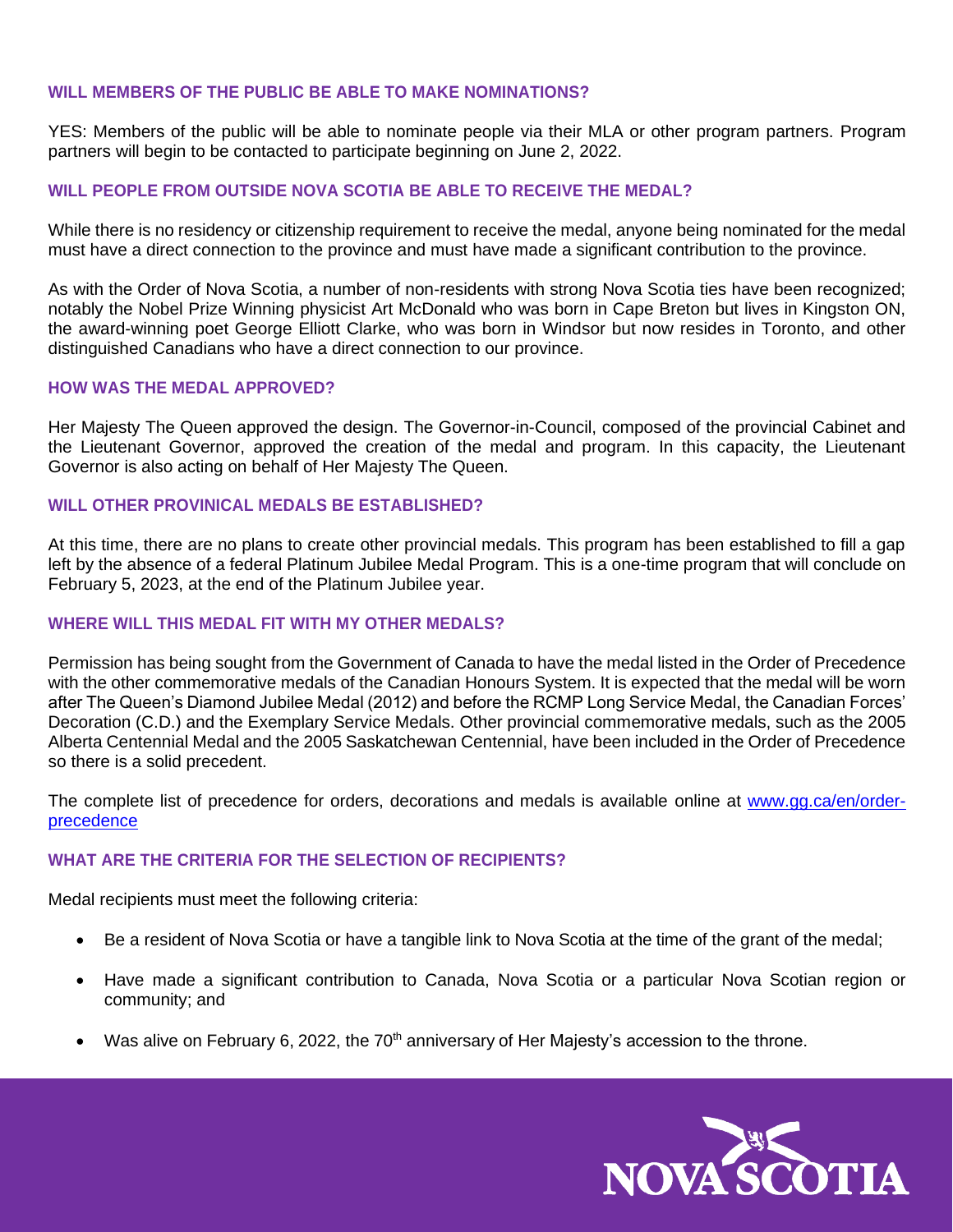## **CAN THE MEDAL BE AWARDED POSTHUMOUSLY?**

To be eligible, the candidate must have been alive on February 6, 2022, the date of the 70<sup>th</sup> anniversary of The Queen's accession to the Throne.

## **HOW WILL RECIPIENTS BE SELECTED FOR THE MEDAL?**

To ensure a fair and equitable selection of worthy recipients, representative of all regions and fields of endeavor, and various governmental and non-governmental organizations will be invited to become trusted partners in the program. These partners will propose the names of deserving candidates from their communities or organizations. MLAs, along with other partners, will be involved in selecting recipients of the medal.

## **WHO ARE THE PROGRAM PARTNERS?**

Program partners will start to be be contacted on and after June 2, 2022 to determine their participation in the Platinum Jubilee Medal program.

## **HOW IS FAIRNESS IN THE SELECTION PROCESS ENSURED?**

The criteria, the partners and the list of recipients will be made public. The partners will be provided with guidelines to assist them in the selection process and to promote transparency, fairness and equitable representation.

## **WILL SOME PEOPLE RECEIVE THE MEDAL AUTOMATICALLY?**

Some Nova Scotians who have already demonstrated their contribution to the province, such as those on the provincial Table of Precedence, Indigenous leaders, recipients of the Cross of Valour, and members of the Order of Canada and Order of Nova Scotia, will receive the medal.

## **ONCE SELECTED, HOW WILL THE RECIPIENTS RECEIVE THEIR MEDAL?**

Most medals will be officially presented to recipients at presentation ceremonies, which will be organized by program partners. The Lieutenant Governor and Provincial Protocol and Honours Secretariat will also hold medal presentation ceremonies throughout the year.

## **WILL THE LIST OF RECIPIENTS BE PUBLIC?**

A list of all recipients will be available online once the program has concluded.

## **WHEN WILL THE FIRST MEDALS BE PRESENTED?**

The inaugural investiture of the Platinum Jubilee Medal Program is planned for late July 2022. A broad crosssection of 70 Nova Scotians will be recognized at this inaugural event. This date also coincides with Commonwealth-wide celebrations of The Queen's 70 years of service.

## **WHEN WILL OTHER MEDAL PRESENTATIONS TAKE PLACE?**

Each MLA and program partner will be responsible for arranging presentation ceremonies. The Protocol and Honours Secretariat will provide guidance, templates and formatted documents to assist with the holding of these ceremonies, which are meant to celebrate the contributions and achievements of Nova Scotians in every part of our province.